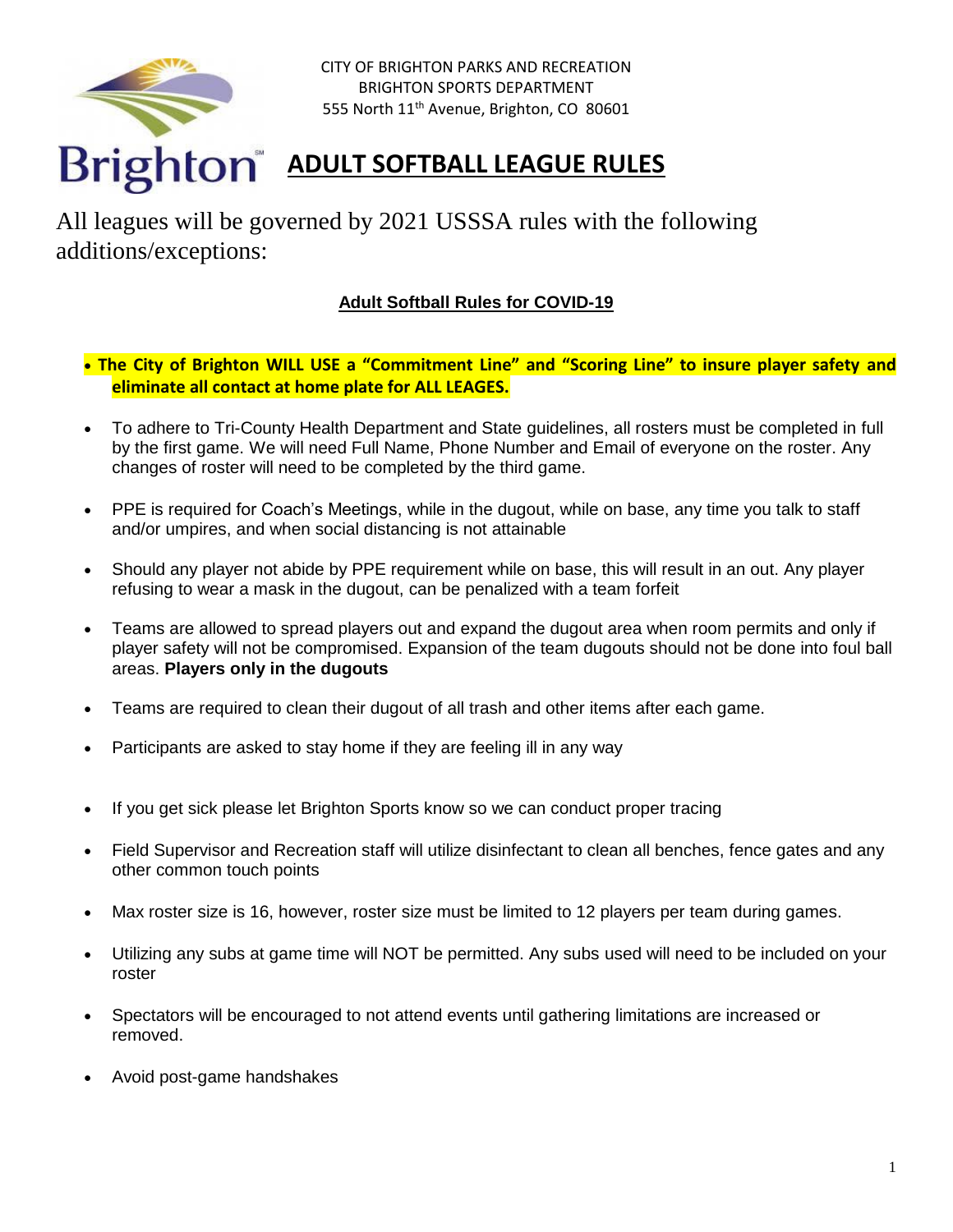#### **Recommended Best Practices – League / Game Play:**

- 1. Players should bring an individual water bottle.
- 2. Avoid sharing equipment, each player should have their own equipment (bats, gloves, etc.). If not possible, teams must supply antibacterial wipes and hand sanitizer for disinfecting shared playing equipment and cleaning hands between innings/quarters/periods.
- 3. Allow players to wear PPE items if they choose while in the Field, as long as the items do not compromise the safety of any and all participants in the game.
- 4. Game scheduling may be adjusted to ensure adherence to social distancing during the crossover of teams.
- 5. All staff, players, umpires and spectators are encouraged to continue social distancing on and off the field during an event.
- 6. New softballs will remain in their original packaging until they need to be introduced into a game.
- 7. One coach per team will conduct a pregame meeting at home plate, all involved are requested to keep 6 feet social distancing during ground rules and coin toss.
- 8. The catcher and umpire shall position themselves during a player's at-bat to allow for social distancing.
- 9. Staff involved must wear gloves during bat inspections. One representative will handle the bats for the entire team, and this person also should wear gloves.

### **Adult League Softball Rules**

- 1. All players must abide by all regulations and the Code of Conduct of the Brighton Adult Softball League. Copies of these regulations are available at the Brighton Recreation Center.
- 2. Players may register and play with not more than two men's, one women's or one co-ed team in the Brighton leagues. Dual registration is permitted however, they may not be in the same league. Schedules will not be adjusted in league play, make-ups, or playoffs to accommodate players participating in more than one league.

 **A.** Anyone playing in Mid. Rec. will be classified as a Mid. Rec. player. No more than 2 Mid. Rec. Players can play on any lower classification team. This Includes Pick-up players.

**B. No Mid. Rec. players are allowed to play on Novice Teams.** 

 **C.** Co-ed teams may have only two men and two women from a Mid. Rec. team on their roster or play with them at any one time. Co-ed Novice Teams are allowed one player from Mid. Rec. on their roster.

- 3. All Teams must register and pay a registration fee with the Adult Softball League at the Brighton Recreation Center. Rosters must be turned in by the first played game prior to game time
- 4. Players must have an I.D. at the complex for all games. If there is a question as to a player's status on a team roster any player may be asked to produce an I.D. to prove he or she is on the roster in question. If the player has no picture I.D., the player is ineligible to participate if the city of Brighton's staff cannot prove the players identity. If a team is reduced to less than eight players because of eligibility, the game is a forfeit.
- 5. Registration for additional players must be made at the Brighton Recreation Center or the Brighton Sports Complex by the team manager no later than the third Game. NO REGISTRATION WILL BE TAKEN AT THE FIELDS. ALL MONEY TRANSACTIONS MUST BE DONE AT THE BRIGHTON RECREATION CENTER, EXCEPT PROTEST FEES.
- 6. Players may be added during the first 3 weeks of the season. All players added after that date are subject to the approval of the league supervisor. Players in Mid. Rec. or high recreation leagues will not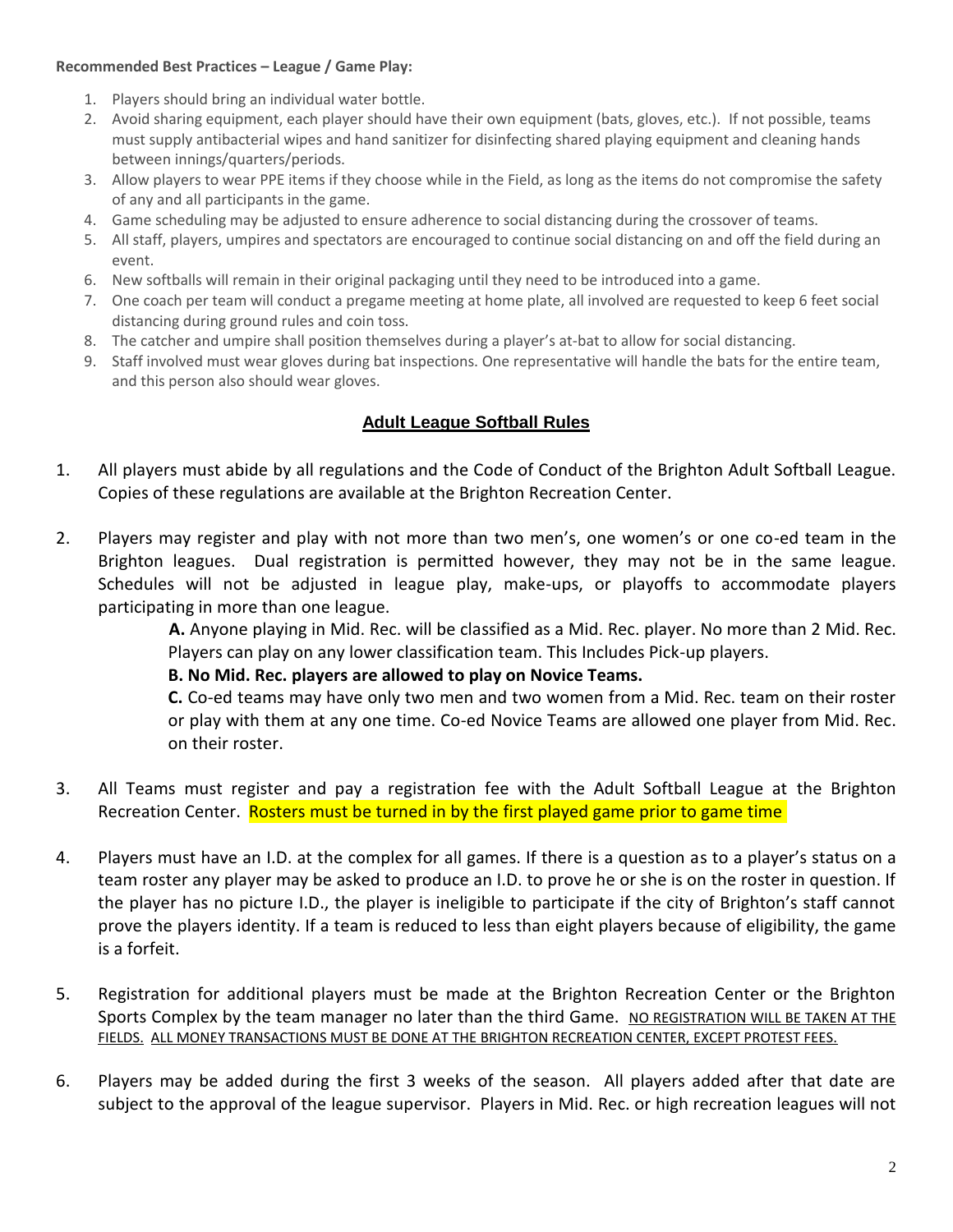be allowed to play down on novice teams. Unless approved by the Sports department. If players are caught being on both rosters, it will mean automatic forfeits for every novice game that player played in.

- 7. All players must be 18 years of age.
- 8. The softball league program is amateur and recreational. In case of any question regarding the standing of any player, contact the Brighton Recreation Center for clarification before player enters competition.
- 9. NO STEEL CLEATS WILL BE ALLOWED IN MEN'S, WOMEN'S, OR CO-ED SOFTBALL. Shoes are to be molded soles only; detachable cleats or shoes made of hard plastic or polyurethane are allowed. Work boots are not allowed.
- 10. In case of rain or wet grounds, after the game has begun, the umpire will decide if the grounds are playable. IT IS THE MANAGERS RESPONSIBILITY TO CALL THE BRIGHTON RECREATION CENTER 1 HOUR BEFORE GAME TIME FOR RAIN OUT INFORMATION (303-655-2210). PLAYERS, PLEASE CALL YOUR TEAM MANAGER FOR RAIN OUT INFORMATION. *OR go to to <http://www.teamsideline.com/sites/brightonco> and click on "communication" to sign up for text message alerts.* Make-ups may be played on weekends and weeknights other than your regularly scheduled league nights. If a game has to be called due to inclement weather, lightning, etc., it shall be resumed from the exact point where it was stopped as long as one inning has been completed. (Exception: If a game is not tied and 3.5 (if home team is ahead) or 4 innings has been completed, depending on score/home, the game is considered a complete game).
- 11. **Rain Out Scheduling Procedures/Make-Up Policy:** It is the City of Brighton policy that all make-up games will be scheduled as fields are available week nights and weekends. Please check your schedule for make-up dates. Teams must be available on those weekends if they have had any rain outs. The schedule will be available and handed out 5 days before the make-up weekend. **Once the make-up schedule is out, there will not be any changes.**
- 12. The City of Brighton reserves the right to not issue refunds on any games that are cancelled due to weather and are not able to be made-up.
- 13. **City of Brighton reserves the right to re-classify any team into a higher or lower level of play at any point in the season.**
- 14. No refunds will be granted after the start of the league. Refunds issued will ONLY be issued to the team captain/ household account used to enroll the team. Household credits will ONLY be issued to the household that enrolled the team.

### **GAMES AND REGULATIONS**

- 1. Game Time: Game times will range from 6:30 p.m. to 9:30 p.m.
	- A) If home team is ahead, the inning will continue until the time limit is up.
	- B) Game time starts the 55-minute clock. If a team does not have enough players, or has not turned in a roster that team has 10 minutes to field a team or turn in the roster from the time game clock starts. If the team cannot field a team by that ten minute time limit, the game will be called a forfeit. If the team does field a team or turn in the roster, the game starts without resetting the game clock.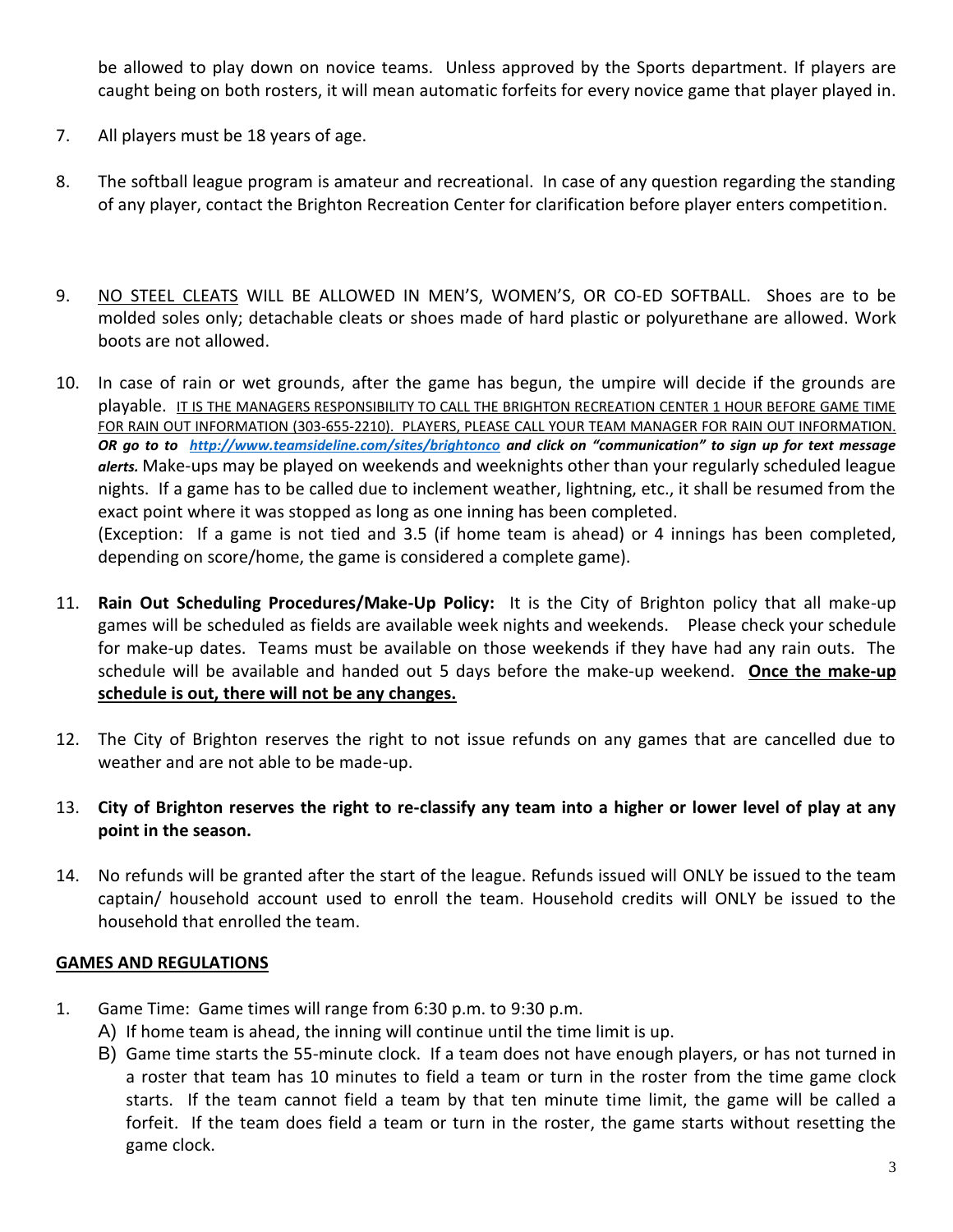C) In all situations, the umpires will be the ones to indicate the game time both starting and ending.

D) NO NEW INNINGS WILL BEGIN WITH 2 minute REMAINING ON THE GAME CLOCK!

# E) **Tie Break Rule/ International Rule**

If the score of a regulation game is tied at the end of 7 innings or when time limit has expired, the Tie Breaker Rule shall be in effect.

- $\triangleright$  Starting with the top of the 8th inning, or after the time limit has expired, and each half inning thereafter, the offensive team shall begin its turn at bat with a ONE PITCH COUNT and with the player who batted last in the previous inning being placed on second base, with no outs.
- $\triangleright$  There will NOT be a courtesy foul ball allowed.
- $\triangleright$  If the pitch is called a ball, the batter walks.
- $\triangleright$  If the pitch is called a strike, the batter is out.
- $\triangleright$  If the pitched ball is hit by the batter and is ruled a foul ball, the batter is out.
- $\triangleright$  If the game is still tied after one (1) inning of extra play, each subsequent inning will begin its turn at bat with the player who batted last in the previous inning being placed on 3rd base with no outs.
- 2. The OFFICIAL USSSA RULES OF SOFTBALL will govern play with the following exceptions:
	- A) Managers must turn in their line-up to the score keeper **TEN MINUTES** before the game is scheduled to start.
	- B) A time limit will be used instead of the usual 7-inning regulation game. In the event that a team is ahead by **10 runs or more at the end of the 4 1/2 inning or 20 runs or more at the end of 2 1/2 innings or the game runs** past the scheduled starting time of the next game, the team that was ahead in the last complete inning will be declared the winner (see schedule for starting times). Regardless of score, no new innings will start after 53 minutes. **If a team is behind by 15 runs in 3 ½ innings or behind by 20 after 3 innings the U.S.S.S.A. flip flop rule will be used.**
	- C) Rain/ Weather (i.e. Lightening , aggressive wind, etc)
		- 1) In case of rain, 3.5 innings (if home team is ahead) or 4 full innings will constitute a complete game.
		- 2) Umpires shall decide when game shall be postponed in the event of rain.
		- 3) Make-up times will be arranged by the Recreation Department.
- 3. Men's and Women's teams may start and finish with a minimum of eight (8) players, or a maximum of twelve (12) players in the event of:
	- A. If a player is ejected by an umpire, that team may continue to play with as many as eight (8) players. If no legal substitutes are available, the player(s) that was ejected by the official will be counted as an "out" when his/her turn appears at bat. NOTE: The ejected player will be suspended for the remainder of the game and the next game. Field Supervisor will access incident and let manager know the length of suspension according to rule of conduct. See code of conduct for specific penalties.
	- B. If three (3) or more team members (players and coaches) are ejected, the game will result in a forfeit.
	- C. For reason of injury, teams may finish with as few as eight (8) players and no out will be recorded (spot will be skipped in the batting order). If a player is injured, removed from the game and not legally substituted for, that player cannot legally reenter the game. PENALTY: Forfeit.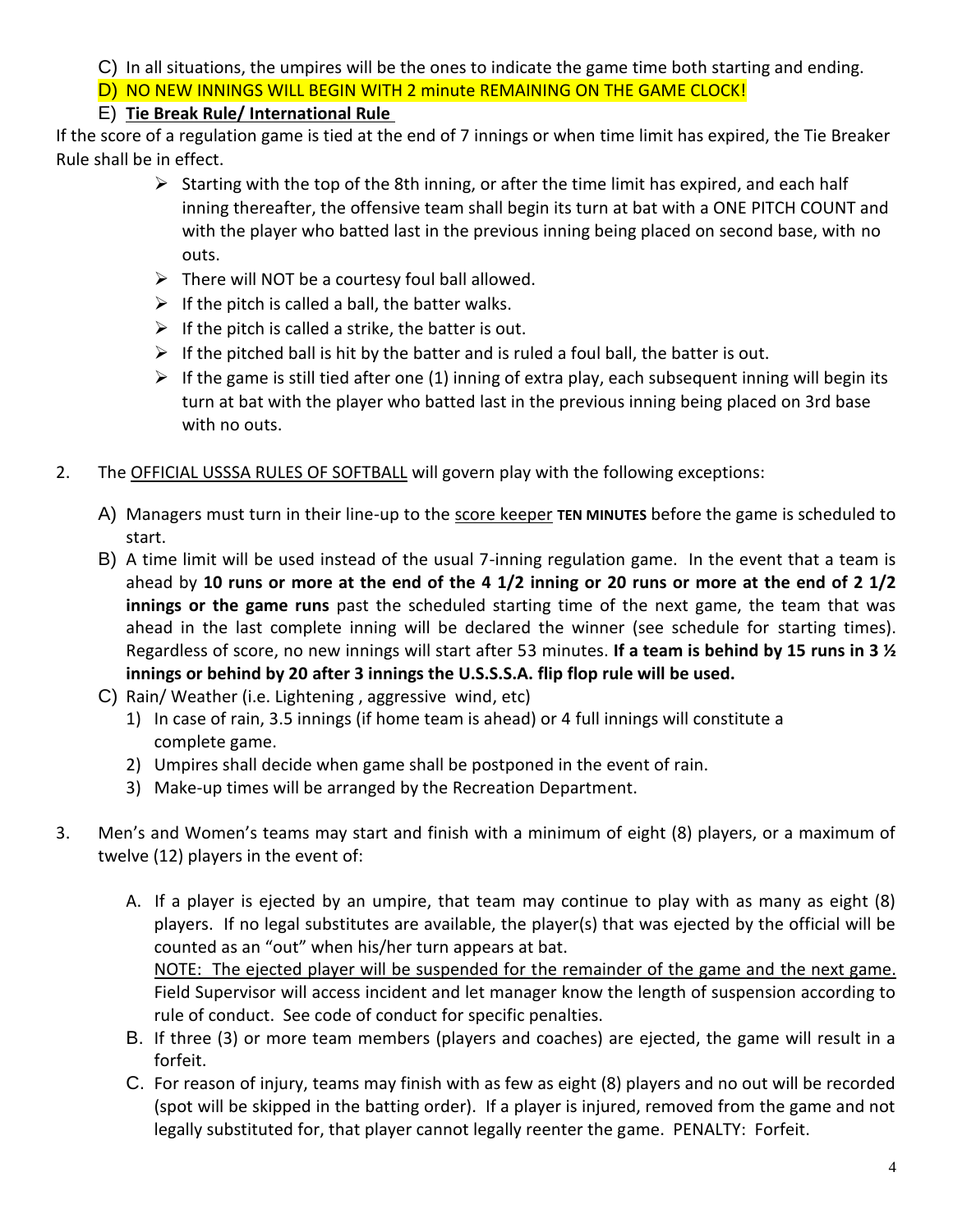- D. Once the game has started the batting lineup cannot be changed, except when adding players. Adding late players must be added to bottom of lineup. Any changes or substitutions must be reported to the scorekeeper.
- 4. Additional Player (A.P.) & Pick-up Players- A team may insert two additional players into the batting order. The batting order must remain the same; however, only 10 players may take a defensive position.
	- **A. A team may only pick-up players if the team has less than 10 players for the game.**
	- **B. Teams may only pick-up enough players to get to 10 and may not pick-up more players to get to 12 players.**
	- **C. All pick-up players must be declared prior to the start of the game at umpires meeting, and have the other team's approval. Failure to declare pick-up players shall lead to the team forfeiting the game.**
- 5. Home Run Rule

\*Three over the fence Home Run per game for all leagues in Spring. **\*Excess balls that are hit over the fence in any Spring League** *will result in an out*

- 6. NO SMOKING WILL BE PERMITTED INSIDE THE SPORTS COMPLEX. NO ALOCHOL WILL BE PERMITTED INSIDE THE SPORTS COMPLEX. ALOCHOL FOUND IN DUGOUT WILL RESULT IN A FORFEITED GAME AND BE A FINAL WARNING PRIOR TO TEAM SUSPENSION.
- 7. No intoxicated person (as determined by umpires or League Supervisor) will be allowed inside the playing field. The consumption of alcoholic beverages is not allowed in the Sports Complex. Players found with open containers will be asked to leave the complex and will not be allowed to play in games scheduled that night. **Teams or players violating this policy will be automatically suspended from the league.**
- 8. **Profanity will not be tolerated.** Continuous unsportsmanlike conduct and non-adherence to the "Player's Code of Conduct" will result in withdrawal of the privilege of participating in Brighton softball leagues by suspension for a specified time or indefinitely. No taunting or racial slurs will be allowed by players or spectators. This also inappropriate music deemed inappropriate by the Field Supervisor.
- 9. In case of a dispute, the umpires are instructed to talk to managers only. All others will retire from the immediate vicinity (at least 20 feet). **ANYONE** violating this regulation shall be subject to immediate removal from the game. Prolonged arguments will not be allowed. The umpires are instructed to notify managers that they have the right to file protest and then call "play ball" and the game shall proceed. See code of conduct for specific penalties.
- 10. Team rosters: Number of players on a team's roster shall be limited to nineteen (19) plus a non-playing manager and coach, or two coaches if the manager is playing. All rosters must be filled out and turned in by the third week. Changes and additions will be allowed the first 3 weeks. Rosters will be finalized on the start of the 4<sup>th</sup> week. NOTE: If your team goes to a CARA State Tournament, you will only be allowed 15 players on your state roster. NOTE: Only 16 individual awards will be awarded to winning team.
- 11. Protest shall be received and considered on matters of:
	- a. Misinterpretation of a playing rule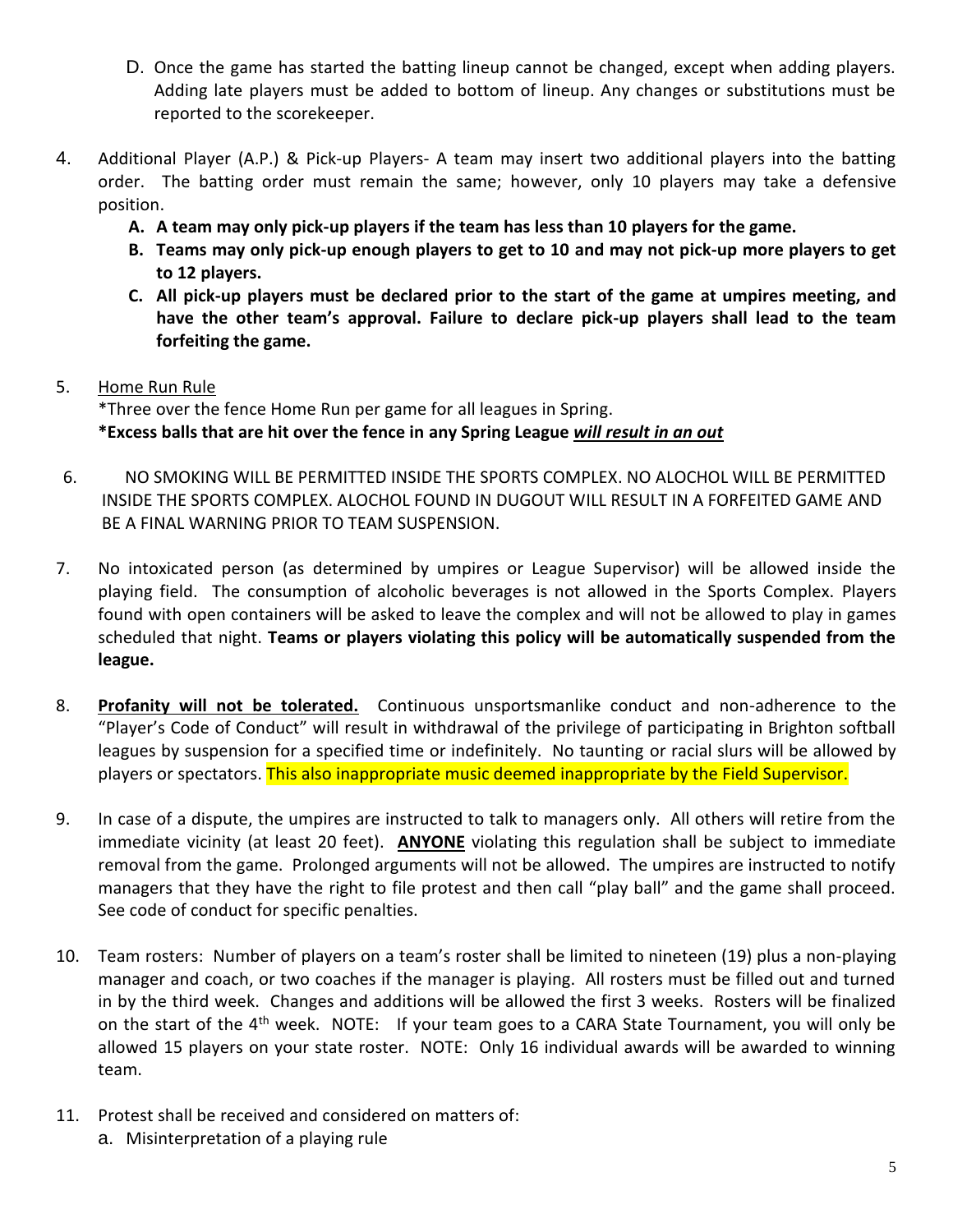- b. Failure to apply correct rule to a given situation
- c. Failure to impose correct penalty for a given situation
- d. Player eligibility

Notification of intent to protest must be made immediately before the next legal or illegal pitch. Upon notification to home plate umpire, umpire shall inform opposing manager and official scorekeeper. Scorekeeper shall note in scorebook "played under protest" and note the spot where protest was lodged. Immediately after the game a **\$50 cash protest fee** shall be paid to the field supervisor along with a protest form completed and turned in that night or within 24 hours after the game. If the protest is valid, the fee will be returned; if not valid, the fee will be retained for operating expenses.

Protest on player eligibilities must be made before the player(s) completes their first at bat. When the first at bat is achieved, the right to protest ends. If player(s) in question is not on the roster, does not have an I.D., and was not approved by the field supervisor or recreation department the game is a forfeit. It does not matter if an illegal player is noticed by the manager, scorekeeper, supervisor, or umpire.

If any of those persons notice an illegal player before their first at bat, the game will be forfeited unless opposing manager approves and has no objections to illegal player(s) playing. The Recreation Protest Committee will decide any Protest that is filed. Protest committee to be: Recreation Coordinator, League Supervisors and appointed citizens.

#### **NOTE: No protests regarding umpires judgment calls will be considered.**

- 12. Managers are responsible for keeping the player's bench clear of all persons except players and those who are directly associated with the team. Umpires are to enforce this rule. Players of other teams shall not be permitted to sit on the bench. Children **MAY NOT** sit on the bench. No dogs or smoking allowed in the dugouts. **No** alcoholic beverages are allowed in the dugout. Players with alcohol will be asked to leave the complex and not allowed to play in their game or games. Game will be counted as a forfeit if alcohol is found in the dugout by an umpire or supervisor. There may be no more than **TWO** non-player persons associated with a team on the bench at any time.
- 13. No club may have more than one bat person. This person is to be no younger than 10 years, and be competent in the judgment of the umpires and league personnel.
- 14. No player or team is to warm up on the skinned area of the infield.
- 15. Teams will not be allowed to warm up by the bleachers.
- 16. Pitchers will be limited to five (5) warm up pitches at the start of the game, with one (1) warm up between innings. If pitcher delays getting to the mound, this will be waived and "play ball" will be called. Teams may throw the ball around the horn after an out.
- 17. The umpire can call the game a forfeit if team employs tactics designed to either delay or hasten the game.
- 18. **Double First Base.** When the softball is hit in such a manner that there is going to be a play at first base, the batter/runner must run to the orange bag and the defender must use the white bag. If the correct